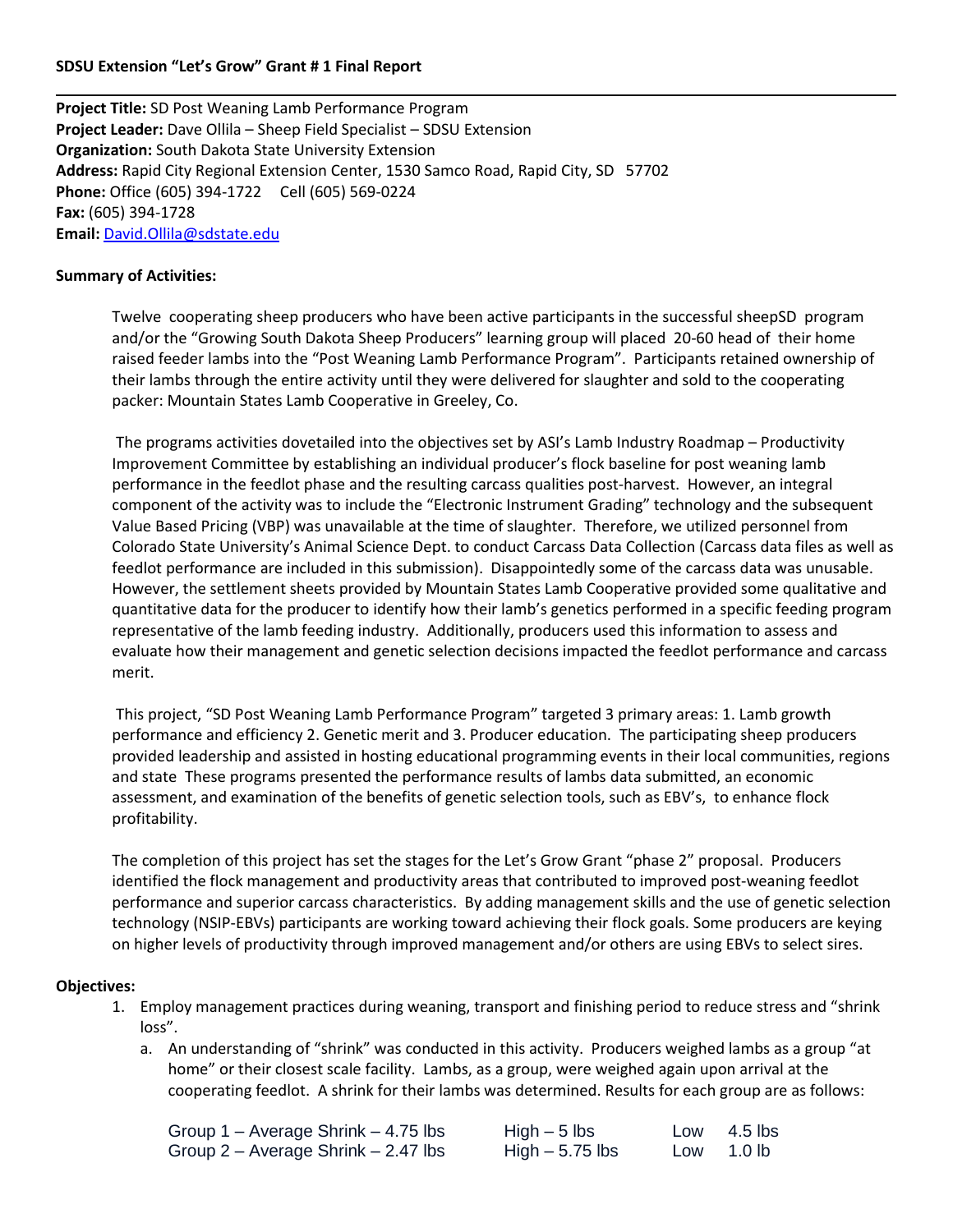- b. As part of the educational programming a presentation and discussion of managing "shrink" was included.
- 2. Understand the effects of lamb feeding practices on feed cost of gain and carcass merit.
	- a. Lamb feedlot performance, carcass value vs. expense was as follows:

**Group 1 Lamb** – 100 hd Fed 83 Days – Avg Daily Gain .76 lbs

Feed \$.66/hd/day Yardage \$.04/hd/day

\$.70/hd/day x 83 days = \$58.10

\* Cost/lb of Gain - \$58.1/63lbs total gain/lamb avg = \$.92/lb –cost of gain

\$224/Carcass average net price

- \$58.10 feeding expenses
- \$12.50/hd transportation
- \$1.83 interest
- = \$151.57/hd net price received.
- b. **Group 2 Lambs** 200 hd Fed 97 Days Avg Daily Gain .54 lbs/hd/day FOOT SCALD.

Feed \$.66/hd/day Yardage \$.04/hd/day

 $$.70/hd/day \times 97$  days =  $$67.90/hd$  feeding expenses-

\* Cost/lb of Gain - \$67.90/52.70lbs = \$1.29/lb – cost of gain

\$210/Carcass average net price

-\$67.90 feeding expenses -\$12.50/hd transportation

-\$ 2.14 interest

=\$127.46/hd net price received.

- 3. Interpret carcass data and calculate economic return based on carcass merit.
	- a. See above calculations using an average of all lamb settlement sheets. Each producer was kept anonymous.
	- b. **Group 1** Carcass Grading Results:

|               | Group 1 comprised of 97 head |                          |     |
|---------------|------------------------------|--------------------------|-----|
| Yield         | %                            | <b>Weight Categories</b> | %   |
|               | 0%                           | 55lbs & down             | 1%  |
| $\mathcal{P}$ | 7%                           | 55-65lbs                 | 13% |
| 3             | 44%                          | 65-75lbs                 | 44% |
| 4             | 45%                          | 75-85lbs                 | 35% |
| 5             | 4%                           | 85lbs & up               | 7%  |
| No Roll 0     |                              |                          | 0   |

c. **Group 2** Carcass Grading Results:

|            | Group 2 - comprised of 197 head |                          |     |
|------------|---------------------------------|--------------------------|-----|
| Yield      | %                               | <b>Weight Categories</b> | %   |
| 1          | 5%                              | 55lbs & down             | 5%  |
| 2          | 45%                             | 55-65lbs                 | 25% |
| 3          | 41%                             | 65-75lbs                 | 49% |
| 4          | 6%                              | 75-85lbs                 | 15% |
| 5          | 0%                              | 85lbs & up               | 3%  |
| No Roll 2% |                                 |                          |     |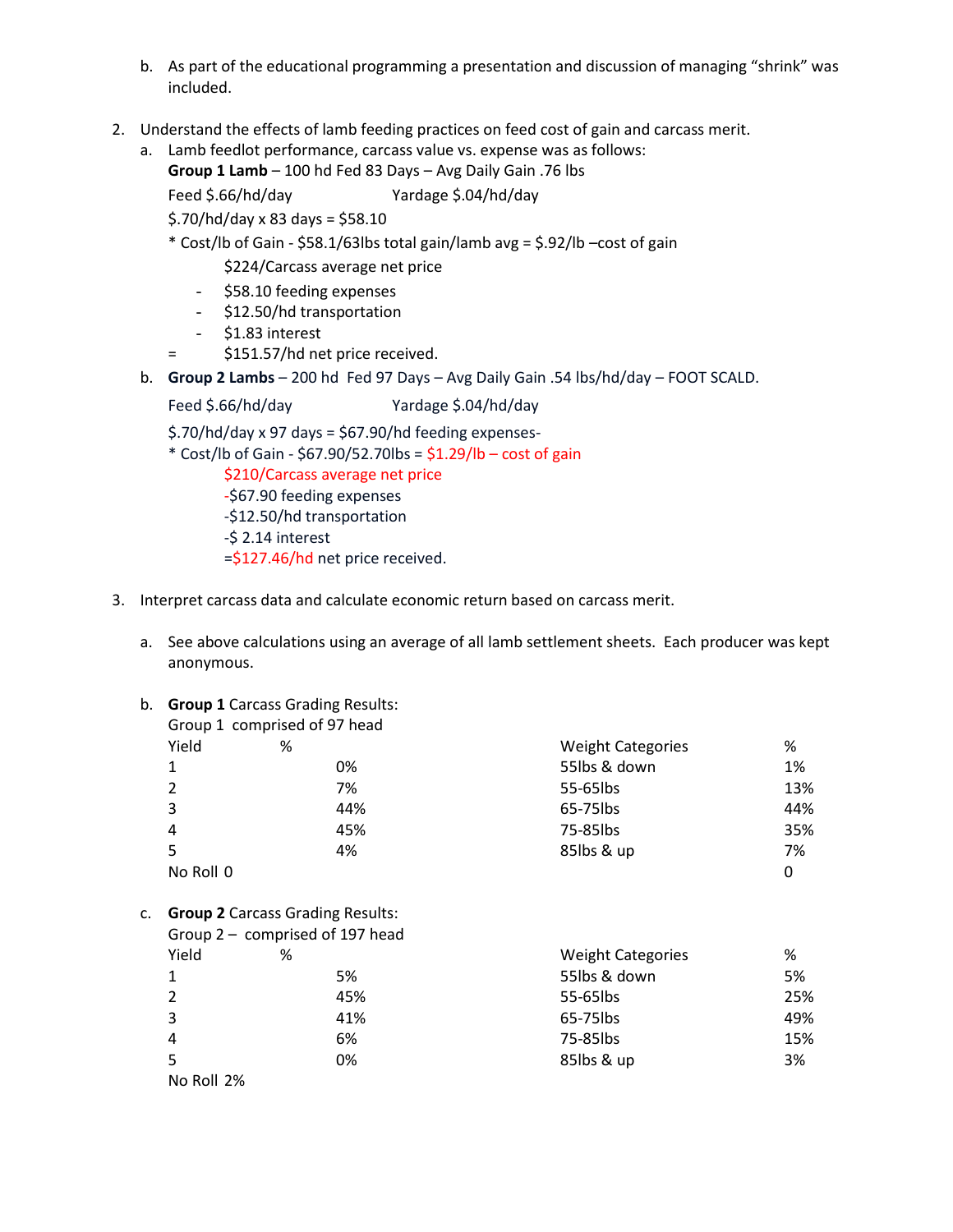- 4. Utilize present and future technology (ie. electronic grading) to integrate a grid system that establishes a carcass pricing scale.
	- a. This objective was an important part toward achieving our goals. Disappointedly it was not available.
- 5. Utilize NSIP-EBVs and performance records to select breeding animals for flock genetic improvement.
	- a. Programming and education provided at area ram sales, namely the Newell Ram Sale and the Montana Ram Sale. EBV data was made available to participants to aide in selection of Rams
- 6. Use risk management tools and opportunities to provide consistency and profitable returns, ie…cooperative feeding & selling pools, Lamb-Livestock Risk Protection, and commodity contracts.
	- a. Brad Anderson, lamb procurer for Mountain States Lamb Cooperative presented at 2 SDPWLPP programs in April 2016. He explained how marketing through a lamb cooperative worked.
	- b. Sadly, the LRP-Lamb is unavailable at this time due to lack of market reporting information.
- 7. Possess a clear understanding and commitment to providing a product that consumer's desire.
	- a. Participating producers have participated in American Lamb Board promotions, National Lamb Feeders Leadership School, SDSU hosted lamb fabrication activities.
- 8. Utilize the leadership from the participants involved to develop learning communities and mentor relationships in South Dakota.
	- a. Participants are in discussion of forming a "producer group" to consider the option of feeding and delivering lambs directly to MSR or Superior.
	- b. At this point, a very good feeder lamb market has lessened interest in retaining ownership to finish and slaughter.
- 9. Ultimately, become active in industry leadership and promote consumption of quality American Lamb.
	- a. Three of the program participants are newly elected directors of the SD Sheep Growers Association and a providing leadership and energy to the membership's activities.

The support of the SD Post Weaning Lamb Performance Program has educated and encouraged sheep producers to the development of lambs that are not only economically viable, but considers quality aspects needed to increase consumer demand. These efforts support the Sheep Industry Roadmap Productivity Committee focus on use of NSIP-EBVs, development of producer marketing groups and establishing highly valued educational programs that can be implemented nationwide.

# **Evaluation**

# **1. How do you propose to evaluate the effectiveness of the program?**

- a. The number of producers willing to actively participate in the program. We were able to solicit 12 younger/newer producers to participate in this educational program.
- b. The quality and value of the data collected. The feedlot performance data was valuable in group 1 lambs, group 2 lambs experience foot scald which provided reality to feeding issues, but interfered with an accurate reflection of those lambs potential.
- c. The percent of producers who set production and performance goals based on education and data. 100% of the participating producers had "take away" points in management and genetic selection that each are using to improve their flock's productivity.
- d. The percent of producers who utilize performance and NSIP-EBV information to select breeding stock. Participants were educated on the use and application of EBV's, but not all had the opportunity to utilize EBV's at Ram Sales to purchase improved genetics.